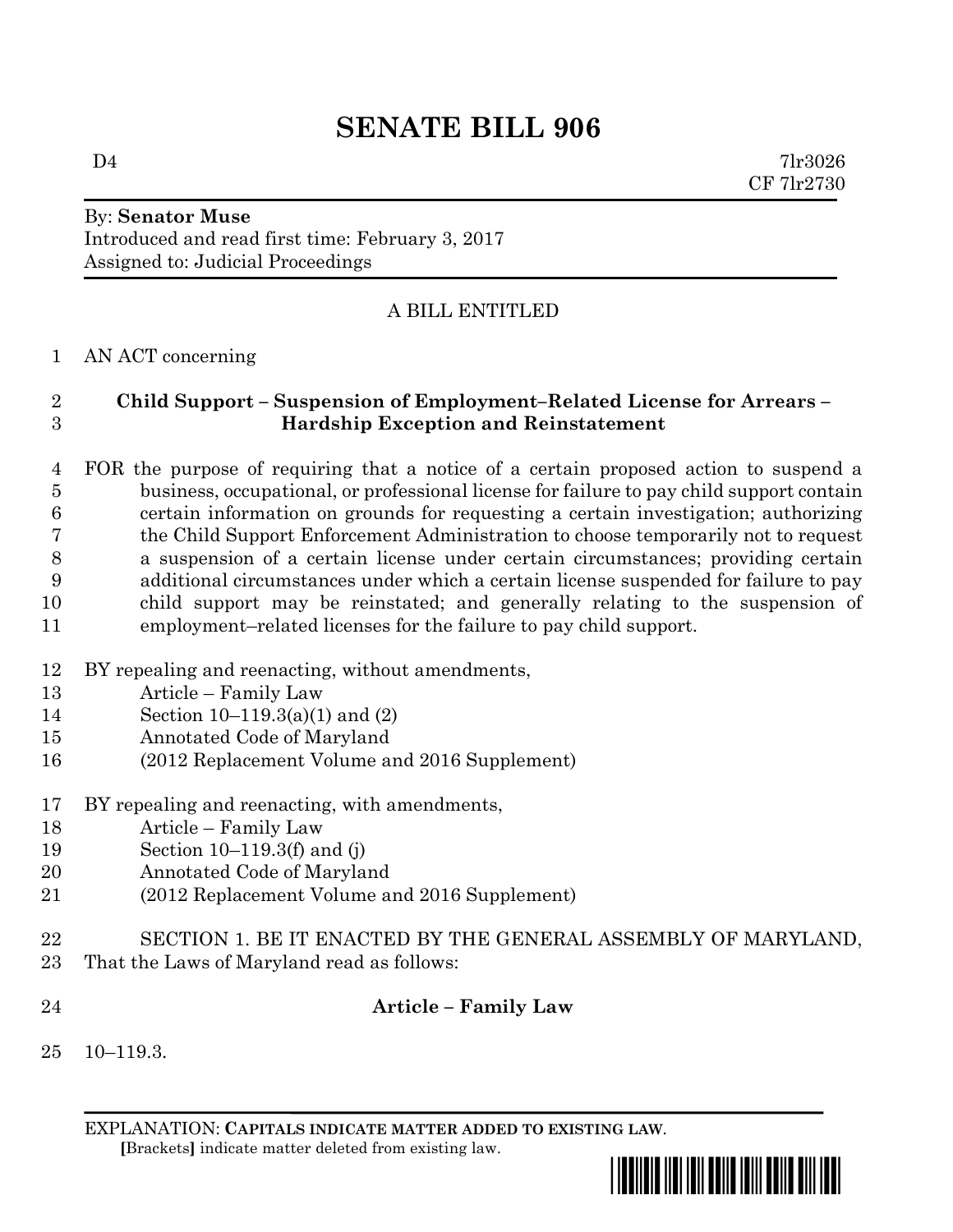| $\sqrt{2}$<br><b>SENATE BILL 906</b> |                                                                                                                                                                                                                             |     |       |                                                                                                                                                                                                                                                        |  |
|--------------------------------------|-----------------------------------------------------------------------------------------------------------------------------------------------------------------------------------------------------------------------------|-----|-------|--------------------------------------------------------------------------------------------------------------------------------------------------------------------------------------------------------------------------------------------------------|--|
| $\mathbf{1}$                         | (a)                                                                                                                                                                                                                         | (1) |       | In this section the following words have the meanings indicated.                                                                                                                                                                                       |  |
| $\sqrt{2}$<br>$\boldsymbol{3}$       | authorization that:                                                                                                                                                                                                         | (2) |       | "License" means any license, certificate, registration, permit, or other                                                                                                                                                                               |  |
| $\overline{4}$                       |                                                                                                                                                                                                                             |     | (i)   | is issued by a licensing authority;                                                                                                                                                                                                                    |  |
| $\bf 5$<br>6                         | a licensing authority; and                                                                                                                                                                                                  |     | (ii)  | is subject to suspension, revocation, forfeiture, or termination by                                                                                                                                                                                    |  |
| 7                                    |                                                                                                                                                                                                                             |     | (iii) | is necessary for an individual to practice or engage in:                                                                                                                                                                                               |  |
| 8                                    |                                                                                                                                                                                                                             |     |       | 1.<br>a particular business, occupation, or profession; or                                                                                                                                                                                             |  |
| $\boldsymbol{9}$                     |                                                                                                                                                                                                                             |     |       | 2.<br>recreational hunting or fishing.                                                                                                                                                                                                                 |  |
| 10<br>11<br>12                       | (f)<br>At least 30 days before requesting a licensing authority to suspend or<br>(1)<br>deny a license or at least 30 days before making a referral under subsection $(e)(3)$ of this<br>section, the Administration shall: |     |       |                                                                                                                                                                                                                                                        |  |
| 13<br>14<br>15                       | (i)<br>send written notice of the proposed action to the individual whose<br>license is subject to suspension under this section, including notice of the individual's right<br>to request an investigation; and            |     |       |                                                                                                                                                                                                                                                        |  |
| 16<br>17                             | accuracy of the information.                                                                                                                                                                                                |     | (ii)  | give the individual a reasonable opportunity to contest the                                                                                                                                                                                            |  |
| 18<br>19<br>20<br>21                 |                                                                                                                                                                                                                             | (2) | (I)   | FOR A LICENSE NECESSARY TO PRACTICE OR ENGAGE IN A<br>PARTICULAR BUSINESS, OCCUPATION, OR PROFESSION, THE NOTICE<br><b>SHALL</b><br>INCLUDE A STATEMENT THAT THE OBLIGOR HAS THE RIGHT TO REQUEST AN<br><b>INVESTIGATION ON THE FOLLOWING GROUNDS:</b> |  |
| 22                                   |                                                                                                                                                                                                                             |     |       | 1.<br>THE REPORTED ARREARAGE IS INACCURATE;                                                                                                                                                                                                            |  |
| 23<br>24<br>$25\,$                   |                                                                                                                                                                                                                             |     |       | 2.<br>THE SUSPENSION OF THE LICENSE WOULD BE<br>A.<br>AN IMPEDIMENT TO CURRENT OR POTENTIAL EMPLOYMENT BECAUSE THE LICENSE<br>IS NECESSARY FOR THE PRIMARY SOURCE OF INCOME FOR THE OBLIGOR; AND                                                       |  |
| 26<br>$27\,$                         |                                                                                                                                                                                                                             |     |       | <b>B.</b><br>THE OBLIGOR HAS MADE GOOD FAITH PAYMENTS<br>TOWARD THE CHILD SUPPORT OBLIGATION; OR                                                                                                                                                       |  |
| 28<br>29                             | AN UNDUE HARDSHIP BECAUSE:                                                                                                                                                                                                  |     |       | 3.<br>THE SUSPENSION OF THE LICENSE WOULD RESULT IN                                                                                                                                                                                                    |  |
| 30                                   |                                                                                                                                                                                                                             |     |       | THE OBLIGOR HAS A DOCUMENTED DISABILITY<br>A.                                                                                                                                                                                                          |  |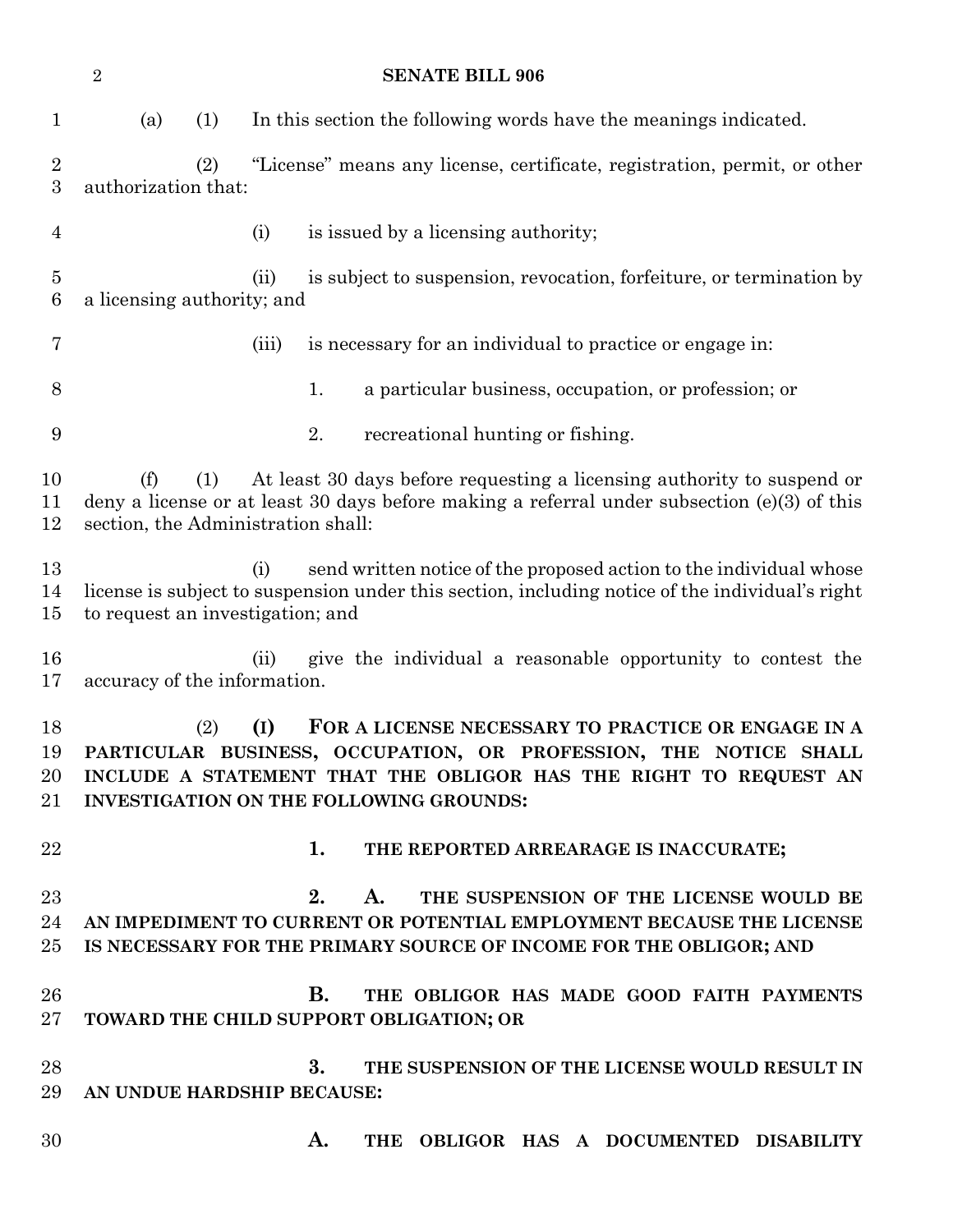#### **SENATE BILL 906** 3

| 1                                               | RESULTING IN A VERIFIED INABILITY TO WORK; OR                                                                                                                                                                                                                                                                                  |  |  |  |  |
|-------------------------------------------------|--------------------------------------------------------------------------------------------------------------------------------------------------------------------------------------------------------------------------------------------------------------------------------------------------------------------------------|--|--|--|--|
| $\overline{2}$<br>3                             | В.<br>THE SUSPENSION OF THE LICENSE WOULD RESULT IN<br>THE INABILITY OF THE OBLIGOR TO COMPLY WITH THE COURT ORDER.                                                                                                                                                                                                            |  |  |  |  |
| $\overline{4}$<br>$\overline{5}$<br>6<br>7<br>8 | THE ADMINISTRATION MAY CHOOSE TEMPORARILY NOT TO<br>(II)<br>REQUEST A LICENSING AUTHORITY TO SUSPEND A LICENSE UNDER THIS SECTION IF<br>THE ADMINISTRATION DETERMINES, AFTER AN INVESTIGATION, THAT SUSPENSION<br>OF THE LICENSE WOULD RESULT IN AN UNDUE HARDSHIP OR WOULD OTHERWISE BE<br><b>INAPPROPRIATE.</b>              |  |  |  |  |
| 9<br>10                                         | Upon receipt of a request for investigation from an individual<br>(3)<br>(i)<br>whose license is subject to suspension, the Administration shall conduct an investigation.                                                                                                                                                     |  |  |  |  |
| 11<br>12<br>13                                  | Upon completion of the investigation, the Administration shall<br>(ii)<br>notify the individual of the result of the investigation and the individual's right to appeal<br>to the Office of Administrative Hearings.                                                                                                           |  |  |  |  |
| 14<br>15                                        | $(3)$ (4)<br>An appeal under this section shall be conducted in<br>(i)<br>accordance with Title 10, Subtitle 2 of the State Government Article.                                                                                                                                                                                |  |  |  |  |
| 16<br>17<br>18                                  | An appeal shall be made in writing and shall be received by the<br>(ii)<br>Office of Administrative Hearings within 30 days after the notice to the individual whose<br>license is subject to suspension of the results of the investigation.                                                                                  |  |  |  |  |
| 19<br>20<br>21<br>22                            | If, after the investigation or appeal to the Office of<br>$[(4)]$ (5)<br>Administrative Hearings, the Administration finds that it erred in making a decision, the<br>Administration may not send a notification about an individual to a licensing authority or<br>make a referral under subsection $(e)(3)$ of this section. |  |  |  |  |
| 23<br>24<br>25                                  | The Administration shall notify the licensing authority to reinstate any<br>(i)<br>license suspended or denied under this section within 10 days after the occurrence of any<br>of the following events:                                                                                                                       |  |  |  |  |
| 26<br>27                                        | (1)<br>the Administration receives a court order to reinstate the suspended<br>license;                                                                                                                                                                                                                                        |  |  |  |  |
| 28<br>29                                        | with respect to an individual with a child support arrearage, the<br>(2)<br>individual has:                                                                                                                                                                                                                                    |  |  |  |  |
| 30                                              | paid the support arrearage in full;<br>(i)                                                                                                                                                                                                                                                                                     |  |  |  |  |
| 31<br>32                                        | demonstrated good faith by paying the ordered amount of<br>(ii)<br>support for 4 consecutive months; [or]                                                                                                                                                                                                                      |  |  |  |  |
| 33                                              | PAID A LUMP SUM EQUAL TO FOUR TIMES THE ORDERED<br>(III)                                                                                                                                                                                                                                                                       |  |  |  |  |